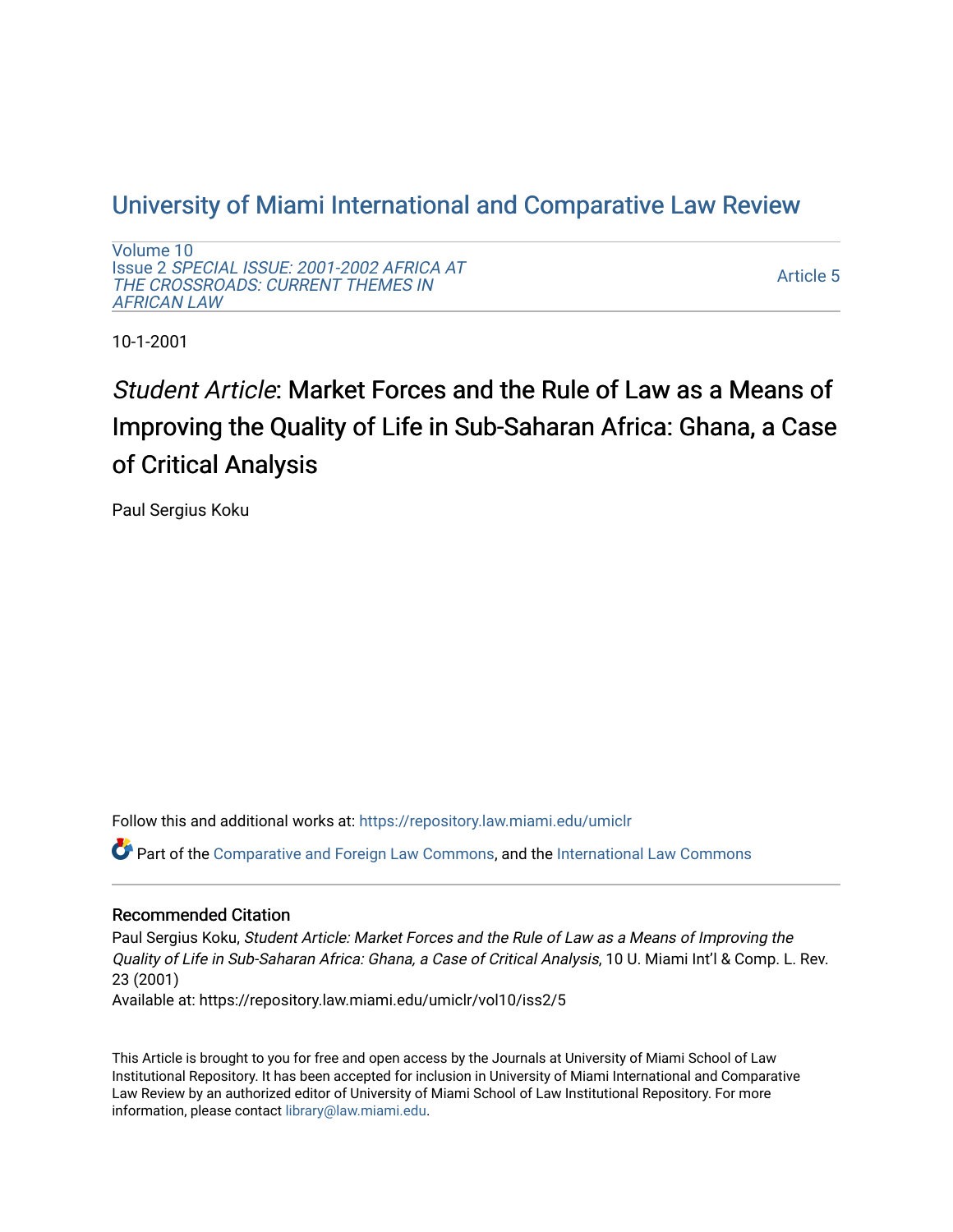# **Market Forces and the Rule of Law as a Means of Improving the Quality of Life in Sub-Saharan Africa: Ghana, a Case of Critical Analysis Paul Sergius Koku**

#### **Introduction**

In conducting an institutional analysis of Ghana, the objective of this paper is to examine how market forces and the rule of law, specifically, the law of torts and contracts, impact the quality of life in sub-Saharan Africa. The paper focuses on Ghana for several reasons: first, as a former British colony, Ghana's legal system is built on the United Kingdom's legal system and thus benefits from a long-established tradition of recording past cases and deciding current cases by using the common law system of precedent. Second, because Ghana and the United States share a common legal root with the United Kingdom, the Ghanaian system easily lends itself to exposition to non-Ghanaians. Third, as the first African colony to gain independence from Britain, and in many respects, being in the forefront of developments in West Africa, Ghana's economic and political experiences serve as a lesson to many other former colonies.

The rule of law and the free market economic systems are essentially alien to native Sub-Saharan Africans. However, the success of these institutions would be instrumental in improving the quality of life in Ghana. These systems could also restore peace and order to other former sub-Saharan colonies such as Sierra Leone, where legal and market failures combined with the lack of viable alternative systems has plunged the country into a deep civil war.

Several studies have examined the role of free market forces in the economic development of sub-Saharan African countries. For example, one study examined the role of informal financial markets under market liberalization and concluded that informal financial markets continue to serve as an important vehicle for mobilizing household savings.' Other studies examined the lack of integration between the different West African economies and concluded that the absence of sufficient infrastructure and a coherent aid policy between the advanced Western nations continue to hamper economic progress in

<sup>1</sup> Market liberalization is an important aspect of a free market economic system as it relaxes the government's control over the market. For a more detailed discussion of this issue, *see* William F. Steel et al. *Informal Financial Markets Under Liberalization in Four African Countries,* 25 WORLD DEVELOPMENTS 5 (1997).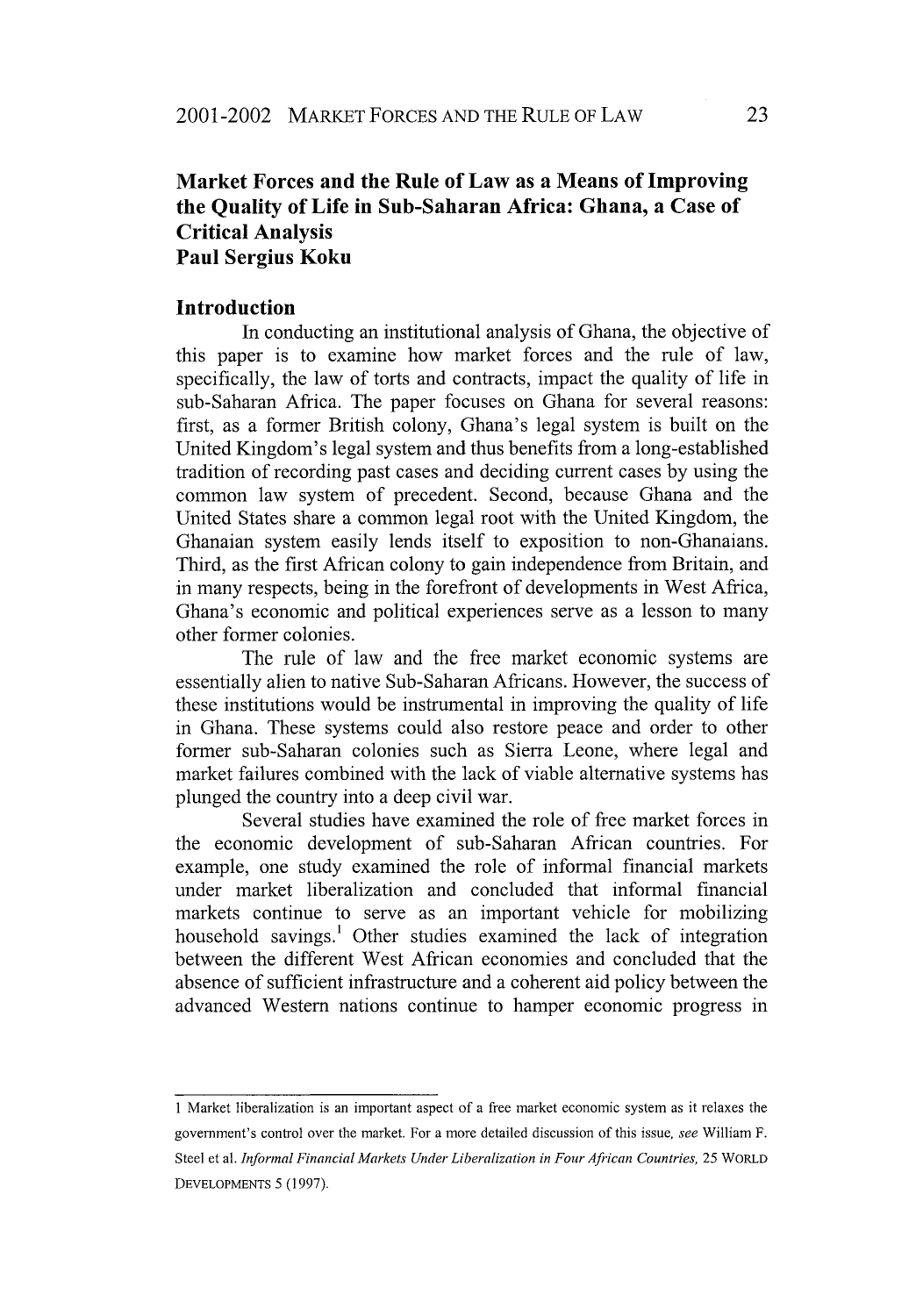West Africa.<sup>2</sup> Along a separate stream of studies, some political scientists have examined the role of political systems in establishing economic stability, and concluded that assistance to democracy-building organs are instrumental in bringing together a cohesive new policy strategy.<sup>3</sup>

These studies have been particularly useful in explicating the political and economic problems facing sub-Saharan emerging economies. However, none of the studies has explicitly examined quality of life issues or the effect of the judiciary on market forces. Additionally, none of the earlier studies addressed the effectiveness of market forces as a mechanism for developing economies of sub-Saharan Africa. The failure of earlier studies to include quality of life issues leaves a big gap that needs to be filled. After all, isn't the ultimate objective of a country's economic system to improve the quality of life for its citizens?

Furthermore, legal and educational systems directly affect the operations of market economies. Thus, the failure of earlier studies to explicitly address the role of the judicial and educational systems in ensuring the effective operations of the market system economies in sub-Saharan Africa makes those studies amenable to extension. A cursory examination of anti-trust and anti-collusion laws in the United States clearly shows how the legal system serves as the grease that oils the cogs of the market system. The ability of the market participants to enlist the help of the law in instances where a participant's behavior violates prevailing norms illustrates the virtue in both the educational and the legal systems working together to ensure the operations of the market system. However, it must be noted that the judicial system is inextricably tied to the political system, thus an orientation to either democracy or socialism could either enable or disable a properly functioning judiciary.

By examining pre-colonial and postcolonial institutions this study analyzes how markets forces operate within the Ghanaian economy to assure an improved quality of life. Specifically, the effect of the

*<sup>2</sup> See, e.g.,* C.V. Tuho, *West Africa and the Future of Relations Between the ACP Countries and the European Union,* 3 WORKING PAPERS ON EU DEVELOPMENT POLICY (Friedrich Ebert Stiftung 1996), *available at* http://www.oneworld.org/euforic/fes/3gb-tuh.htm.

<sup>3</sup> For more detailed discussions, *see* L. DIAMOND, PROMOTING DEMOCRACY IN AFRICA: U.S. AND INTERNATIONAL POLICIES IN TRANSITION, (J. Harbeson & D. Rothchild eds., Westview Press 1995); *Promoting Democracy in the 1990s,* Carnegie Corp. of New York, (Oct. 14, 2001), at http://www.carnegie.org/sub/pubs/deadly/ dia95\_02. html; *see also* Thomas Carothers, *Democracy Assistance: the Question of Strategy,* 4 DEMOCRATIZATION 109 (1997); WILLIAM I. ROBINSON, POLYARCHY: GLOBILIZATION, U.S. INTERVENTION AND HEGEMONY (Cambridge Univ. Press 1996), *available at* http://www.chez.com/ bibelec/publications/ intemational/polyarchy.html.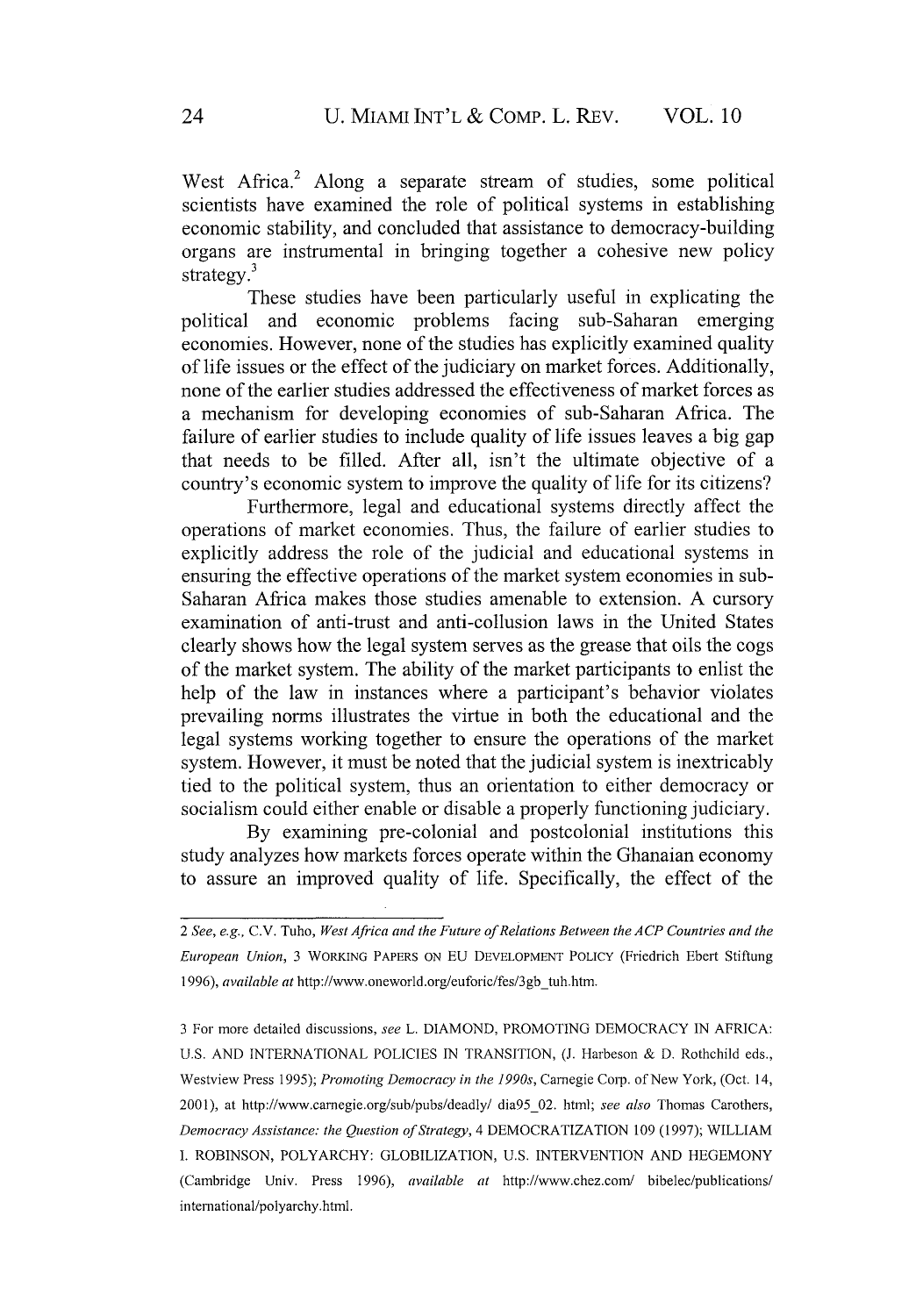current economic forces on the citizens is illustrated by looking at current judiciary and market systems and contrasting them with precolonial institutions. The educational system is also worthy of analysis as an important factor that allows the citizens to transcend the confines of past social and institutional structures and move into the present. Some observers might consider literacy as a mundane issue to the effective functioning of the economic system, but the opposite is true. In fact, literacy is essential in assuring an improved quality of life, because it serves as a critical bridge between market forces and tort and contract law.

Like Sierra Leone, Gambia, and Nigeria, the Gold Coast (the colonial name for Ghana) was a colony of the United Kingdom until 1957.<sup>4</sup> At independence, the Gold Coast changed its name to Ghana, and inherited the English judicial system, and a developing capitalist economy. However, under its first prime minister, Kwame Nkrumah, Ghana quickly drifted away from the Westminster-type of governance and market economic system, and instead practiced some variant of socialism.

In this respect Kwame Nkrumah was an anomaly; he was educated in the United States and the United Kingdom, $5$  and thus expected to be imbued with Western ideologies. However, he was enamored by Marxism and entertained socialist ideas which he quickly put into practice upon his election as prime minister of Ghana. Several reasons have been ascribed to Nkrumah's fascination with socialism.<sup>6</sup> The more persuasive include a) disenchantment with the Western style of governance and the realization that it might not be suitable to a third world country whose culture and ways of doing things are completely different, b) his mistaken belief that socialism was essentially equal to egalitarianism, and as such would serve as a more practical means of bringing about social equality, and c) his mistaken belief that socialism would help the newly independent nation to a more rapid and efficient development its natural resources.

Nkrumah's flirtation with socialism led to the depletion of the country's positive balance of payment position, the depletion of the country's foreign reserves, an acute shortage of so-called "essential goods," and massive corruption amongst government officials.

4 In 1957 Ghana became the first black sub-Saharan African nation to attain independence. C.I.A., THE WORLD FACT BOOK, (Oct. 14,2001) ttp://www.cia.gov/cia/publications/factbook/geos/gh/html.

5 KWAME NKRUMAH; THE AUTOBIOGRAPHY OF KWAME NKRUMAH (Thomas Nelson and Sons Ltd. 1957) 1971 (discussing his formal and political education).

6 See HAROLD CRUCE, THE CRISIS OF THE NEGRO INTELLECTUAL (Quill 1984).

*7 See* BASIL DAVIDSON, BLACK STAR 104 (Westview Press, Inc. 1989) (1973).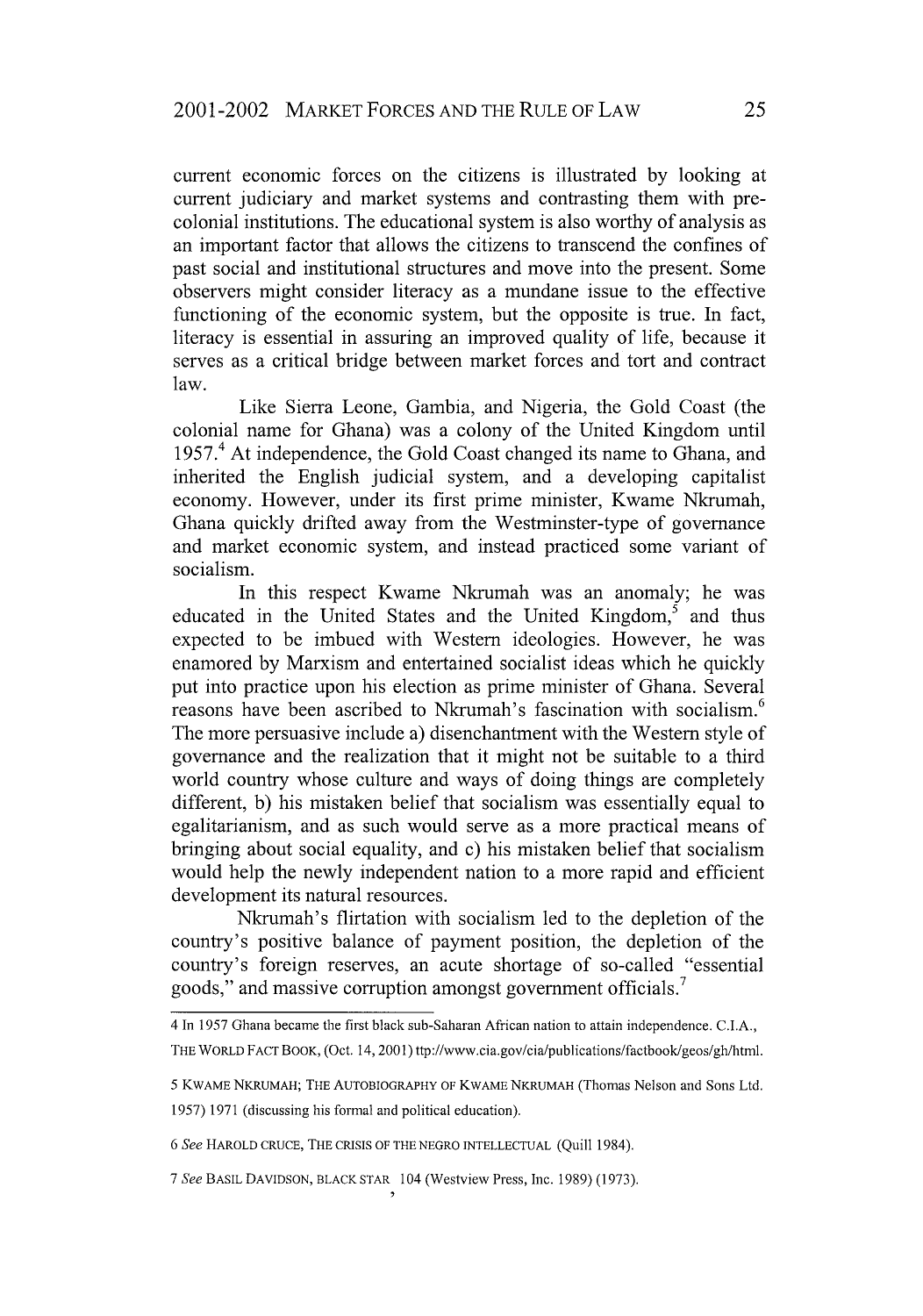The situation became intolerable. As a result, the country witnessed its first coup d'état in February 1966. Thus, in addition to being the first British colony in Sub-Saharan Africa to achieve independence, Ghana also acquired the unenviable reputation of being the first country in sub-Saharan Africa to experience a coup d'6tat. The 1966 coup was the first in a series of several military interventions in the governance of Ghana. To make themselves popular with the citizens who regarded the military as warriors and not rulers, the military often implemented price controls, and nationalized foreign corporations. However, to its credit and as a result of Western pressures, after each intervention the military returned the reigns of government to pro-West democratic regimes that implemented free market economy policies.

## **I. Commerce & the Rule of Law During Pre-Colonial Gold Coast**

Historical evidence and accounts suggest that thriving commerce existed in sub-Saharan Africa and specifically in the Gold Coast long before colonization.

Between the fourth and fourteenth century the old Ghanaian empire was so well known for its commerce and wealth<sup>8</sup> that it is worthwhile to examine its commercial mechanisms to shed light on possibilities for modem improvements. Transactions in pre-colonial Ghana were not necessarily consummated instantaneously, and "payments" for goods were made over extended periods. The market participants effectively practiced a version of modem day "buying on credit." Thus it is important to analyze the mechanisms with which precolonial Ghanaians enforced their contracts, paid their debts, and ensured the quality of their goods.

The evidence shows that natives of pre-colonial Gold Coast relied on trust, reputation, and the institutions of the extended family and chieftaincy to police the behavior of the market participants.<sup>9</sup> These institutions were used to prevent fraudulent practices in the market, and to ensure that contractual obligations were dutifully discharged. The village chiefs, as custodians of the laws and customs, ensured order. They held court and relied on their council of elders to dispense justice. In extreme cases the chiefs meted out punishments such as temporary or permanent banishments to individuals who violated the norms of their respective villages. Because members of tribal communities were illiterate, the rules governing market operations and the community in general were recorded through the practice of oral history whereby traditions and rules would be narrated by the elders to the young.

*<sup>8</sup> See* BASIL DAVIDSON, AFRICAN CIVILIZATIONS REVISITED, (Africa World Press 1991).

*<sup>9</sup> See* Paul Collier and Ashish Garg, *On Kin Groups and Wages in the Ghanaian Labour Market,* 61 OXFORD BULL. OF ECON. & STAT. 133 (1999).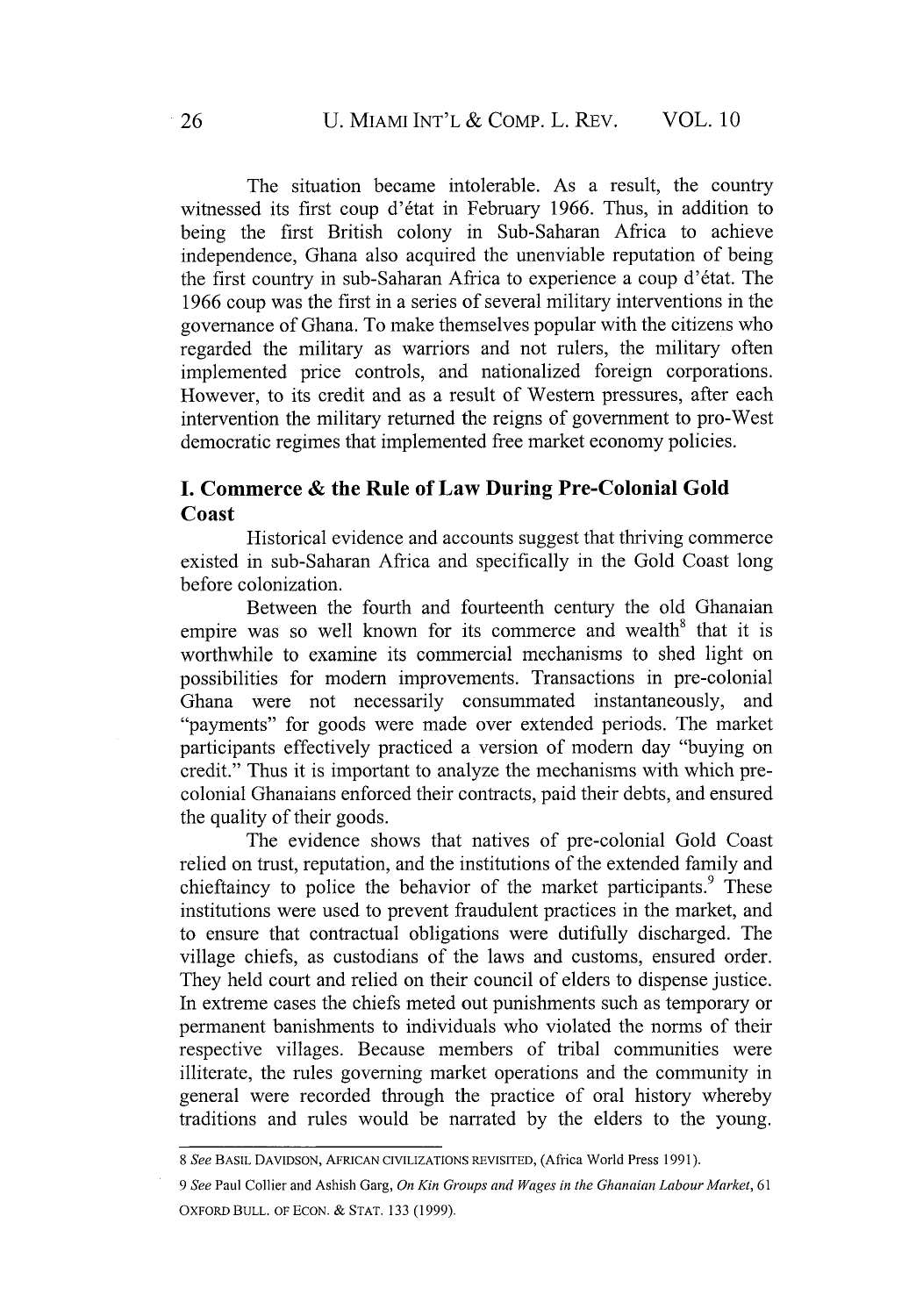Sometimes these narrations were ritualistically performed, conferring solemnity upon the rules and reverence upon the elders and chiefs.

*Panyarring* was one means of ensuring the performance of contractual obligations, particularly debt obligations, in pre-colonial Gold Coast.<sup>10</sup> This practice indirectly invites members of the extended family or the community to exert pressure on the offender to fulfill his or her obligations.<sup>11</sup> Under this practice any inhabitant from the village of the delinquent debtor is seized by the members of the village of the creditor. The debtor is then put to work for the creditor until the debt is paid. Although the practice appears rather harsh when viewed through today's lenses of fairness and justice, the appeal of *panyarring* lies in its ability to use family and community pride as a guarantee for the fulfillment of contractual obligations.

Insights can be gained from examining economic forces that ensured a "well-behaved" market during the pre-colonial Gold Coast. First, primitive means of transport made trading regions small. Trade occurred more within small communities and between members of neighboring communities. Occasionally, a group of merchants traveling on foot would make their "rounds" selling their goods to distant communities. These traveling merchants would visit a community, stay for a few days, sell their goods, and rest before they moved on to the next community.

Commerce was essentially conducted between people who knew each other, or between people who could easily be found afterwards, if need be. Thus, fly-by-night operations in which a trader would intentionally sell a bad product and disappear were non-existent. There was literally nowhere to hide, and therefore the trader had little choice but be truthful to the buyer. He either sold only high quality goods or, at a minimum, disclosed the known defects.

A second economic advantage inherent in trading with familiar people is actually two-fold. First, the practice of incremental payment over an extended period was not a problem. After all, the market participants knew where to find each other in a case of late payment. And second, the market operations indirectly implicated multi-period models involving repeat transactions between the same parties, which allowed the parties' reputations to serve as a warranty. Generally, in such multiperiod models the magnitude of potential loss of repeat purchases outweighs the possible gains from cheating and serves as an effective deterrent to traders who want to cheat.<sup>12</sup>

*<sup>10</sup> See* W. **E.** F. WARD, **A** HISTORY OF GHANA, (George Allen & Unwin, Ltd. 1963).

*<sup>11</sup> See* Collier, *supra* note 9.

*<sup>12</sup> See* Clifford W. Smith, *Economics and Ethics: The Case of Salomon Brothers, 5* J. OF APPLIED CORPORATE FINANCE 23 (1992).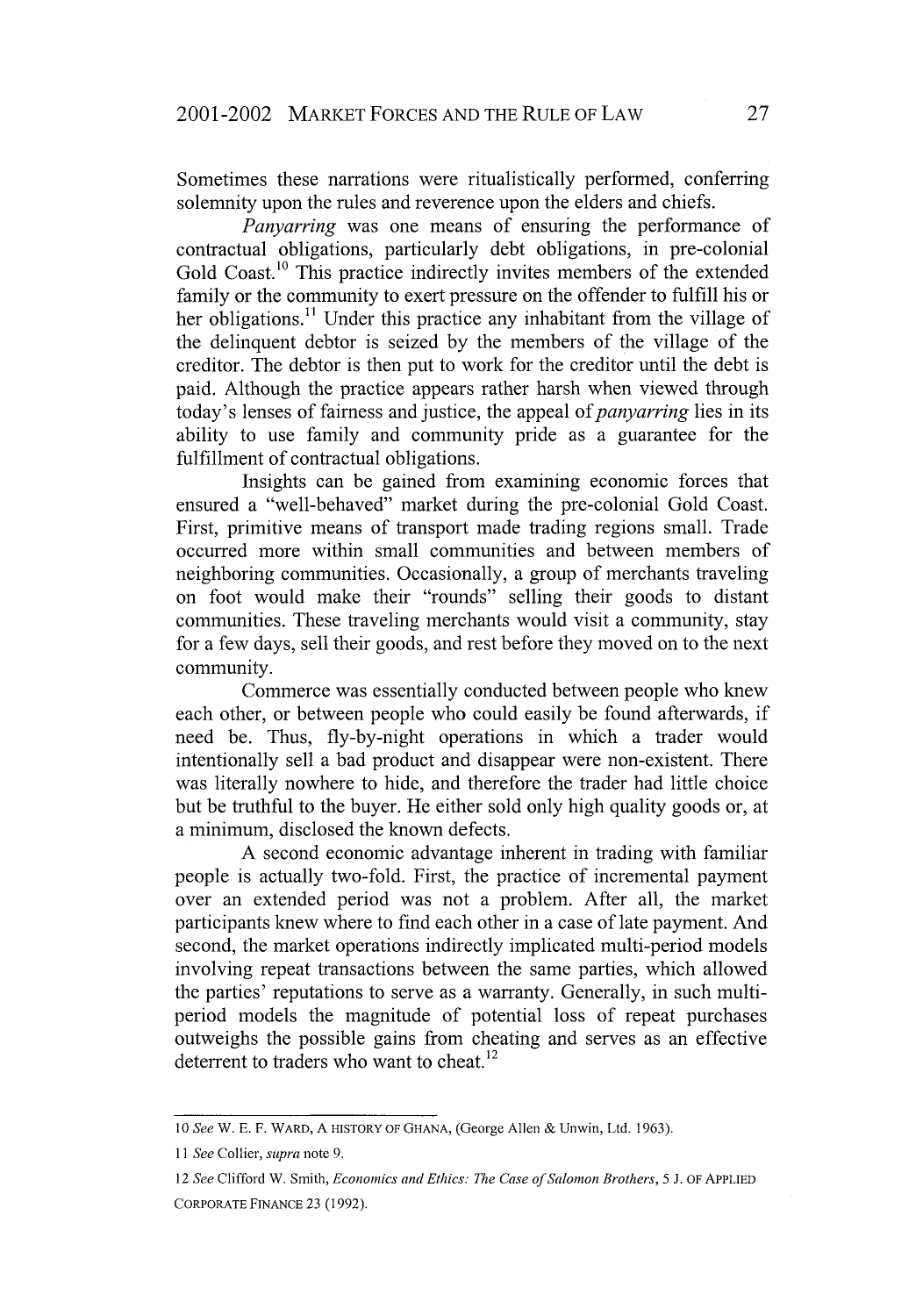While maintaining a good reputation, honest performance on the part of sellers, family pride and integrity, this system assured performance on the part of buyers in the pre-colonial Gold Coast market. The culture placed a premium on family pride and integrity which would be lost if a buyer failed to live-up to his end of a bargain by failing to pay a debt. Financial obligations privately entered into by individuals often took on a larger meaning because they invariably obligated an entire family if not the entire community.<sup>13</sup>

The objects and methods of trade in pre-colonial Gold Coast were relatively simple. Production was principally agrarian, mostly herding or gardening for subsistence. Furthermore, primitive production technologies limited the volume of output and therefore restricted the volume of surpluses to be traded. Additionally, bartering, a common means of exchange at the time, also imposed restrictions on the types of transactions. Therefore, it is not surprising that the prevailing enforcement mechanisms were relatively simple, taking into account the simple nature of trading, the limitations imposed by geography, and the lack of written laws and recorded transactions.

#### **II. The Free Market Economic System in Ghana**

One of the major results of colonization and its aftermath was the development of a better infrastructure to move people and goods. Better infrastructure directly resulted in increasing the size of markets, both in terms of participants as well as the variety of goods traded. The increased market size rendered obsolete the pre-colonial era practice of trading between persons who knew each other. Similarly, the increased variety of goods now being traded brought new kinds of problems that could neither be anticipated nor properly handled during the pre-colonial era. For example, trading between strangers brought with it the opportunity as well as possibility of cheating because it became possible for fly-by-night operations to function. In many respects the family and community became incapable of providing a warranty for performance in this new era.

Reputation could still serve as an enforcement mechanism in the post-colonial period similar to the way it functions in any free market economic system. Yet the ability of a party's reputation to serve as an effective collateral depends on a market offering several sellers of similar products and where repeat purchase is common. The Ghanaian market system is free market-type, but the number of sellers of similar goods in the market is too few to allow reputation to work as a market behavior policing device. 14

<sup>13</sup> *See* Collier, *supra* note 9.

*<sup>14</sup> See* B. Klein & K. B. Leffler, *The Role of Market Forces in Assuring Contractual Performance,* 89 J. OF POLITICAL ECONOMY 615 (1981).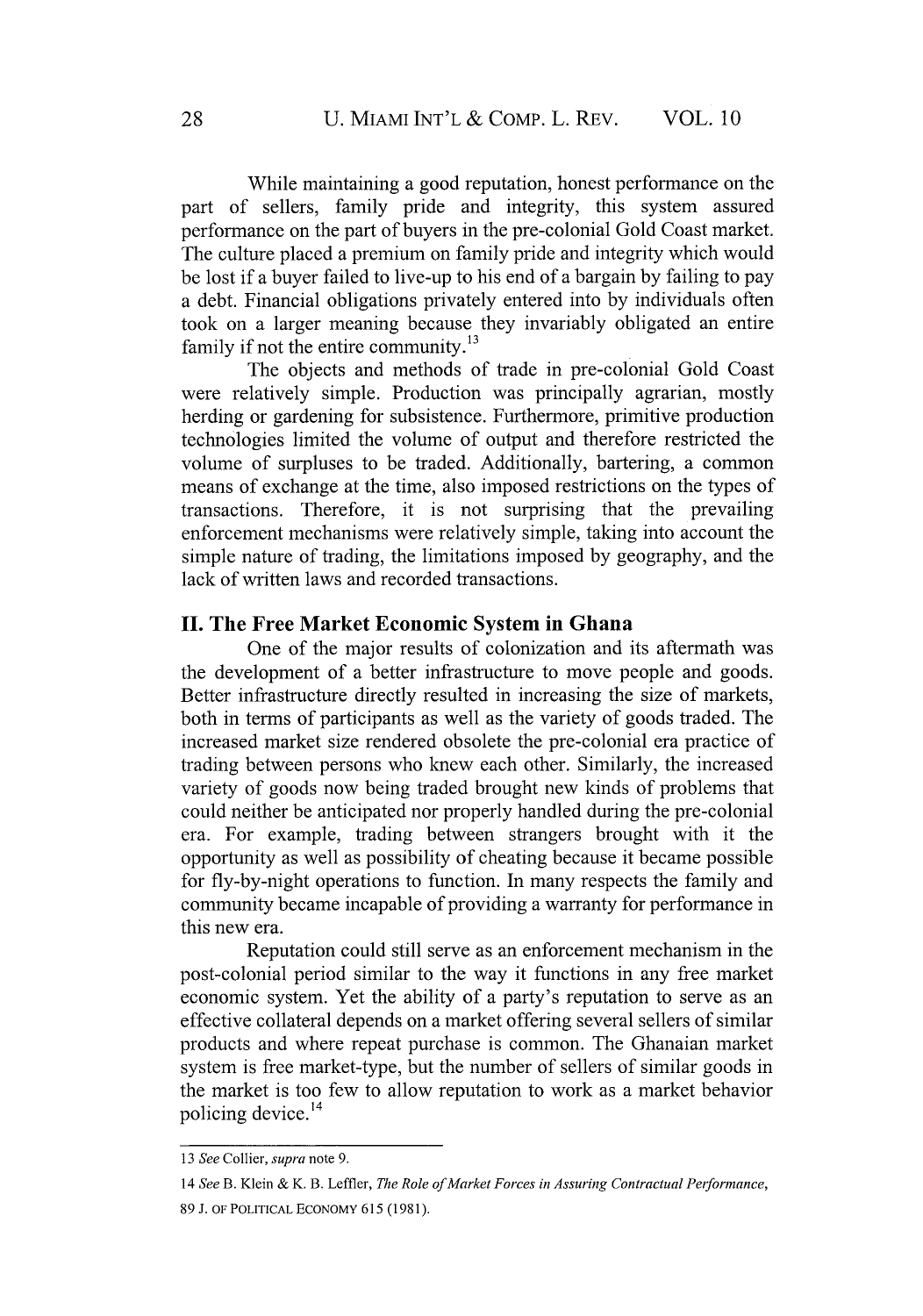The free market economic system, as contrasted with a centrally planned economic system, prescribes minimum government intervention in the market. The behavior of market participants is therefore shaped by the forces of unfettered competition and self-interest. The argument for a free market economic system posits that when consumers and suppliers operate from self-interest, the market operates efficiently and economic Darwinism weeds out inefficient firms. Market forces not only determine the behavior of the market participants, but the behavior of the market also directly impacts the citizens' quality of life. A "well-behaved" market in which "good" firms operate delivers reasonably good quality of life, while markets in which bad firms operate will negatively impact the citizens' quality of life. In addition to the economic system, the type of governance (be it democracy or socialism), and the laws of the nation as they pertain to market behavior will also impact the citizens' quality of life.

To ensure a well functioning government and market system in the Gold Coast, the British established an elaborate legal system similar to the one that they had back home in the United Kingdom. Over forty years after independence the laws on contracts and torts in Ghana are still the same as the laws in the United Kingdom and Australia. There is no doubt that an effective legal system is needed to back the operations of the free market system. However, the systems currently in place in Ghana are so alien to the Ghanaian culture and social institutions that they failed to effectively police the market forty years ago, and they still fail to do so. At best, they end up creating a two-tier society: one tier for the well educated who understand and appreciate the British rule of law, and another tier for the uneducated who muse over the strangeness of the British system, but are resigned to "living within it."

#### **III. The Interface Between the "Old" and "New" Systems**

Even forty years after independence Ghana could only boast of a gross national income of US\$ 380 per capita per year.'5 This severe lack of purchasing power dictates some of the market structures. For example, because a vast majority of the citizens who smoke cigarettes cannot afford to buy a packet of cigarettes, the local retailer who sells cigarettes sells them by the cigarette, and not by the pack. Depending on his income a smoker may smoke the same cigarette several times by intermittently outing a lighted cigarette and later re-lighting the butt. Similarly, a farmer suffering from headache may purchase a few tablets of aspirin (2 or 4) from the same retailer. These tablets are doled out from a bottle of perhaps 100 tablets, and are retailed incrementally until the bottle is completely sold out, without any regard for the expiration

<sup>15</sup> The World Bank, *Development Indicators* (1996), http://devdata.worldbank.org/dataquery/SMResult. asp.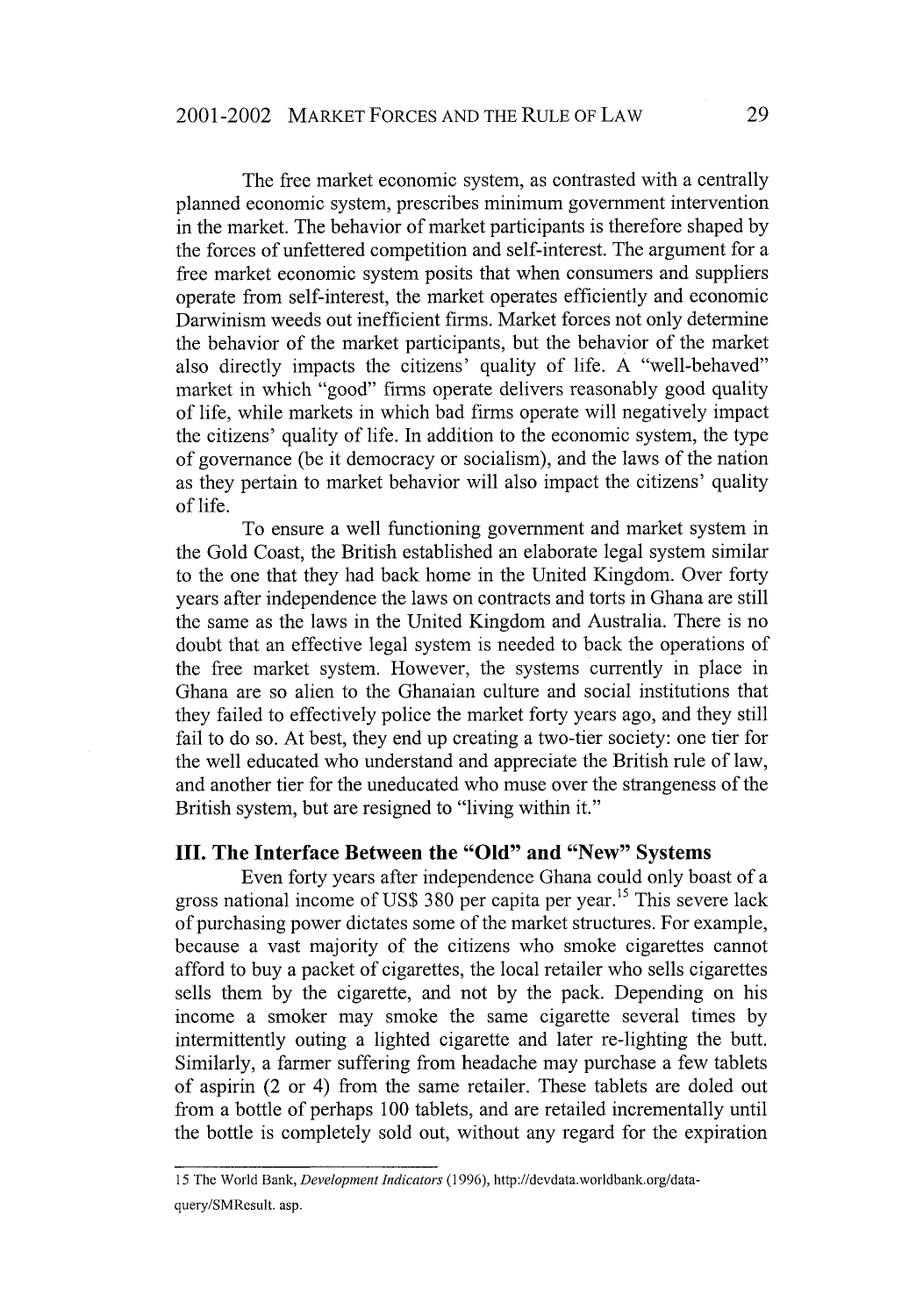date. A retailer in a village could buy a gallon of kerosene to sell to the villagers in smaller containers, or in beer bottles.<sup>16</sup>

It is usually impossible to establish a proximate cause of injury and make a negligence case stick should a hapless village farmer get seriously sick from consuming a contaminated aspirin, or an aspirin with an expired consumption date. A similar scenario occurs with antibiotics, which can be purchased easily without a prescription.

The current literacy rate in Ghana is only  $64.5$  percent.<sup>17</sup> Even this figure might be heavily inflated considering the fact that a large number of individuals who are barely able to read often pass minimal standards of literacy. The illiterate Ghanaians live and function in a world completely incomprehensible to them. The literate are familiar with the workings of the economic and the legal systems, but to the illiterate both are as incomprehensible as Greek is to an average American. The illiterates in Ghana generally regard the legal system with suspicion. Their attitude is that they do not have any legal recourse because the laws are not meant to protect them; the laws are meant only for the literate. The illiterates' general behavior underscores this perception.

The educated in Ghana know the law, understand the law's linkage to the market system, and are well versed in the rule of law. An illiterate trader in Ghana participates in the market system, but he knows and understands nothing about his rights under the Ghanaian laws of contracts, let alone torts. The tales that these illiterates have heard through third parties about the strange decorum of the courtrooms (men wearing wigs and bibs), and the seemingly "unnatural logic" of adjudicating cases only help in deepening skepticism. However, the illiterate regard the "new system" as the price that they have to pay for progress, because they appreciate the modem conveniences brought about through the new system. On the physical level, all Ghanaians operate in the so-called new and modem world of independent Ghana. But on the mental and psychic level, the illiterate operates in the old and familiar world, while the educated operates only in the new world. An examination of a celebrated Ghanaian tort case makes this point clear.

In *Acheampong v. Overseas Breweries Ltd."s* the plaintiff, one Mr. Acheampong, a Ghanaian barrister-at-law, alleged that on 24 April 1965, in accordance with his usual practice, he "bought a carton of Club beer," manufactured by the defendant, from the defendant's distributor in Kumasi. On or about April 26, 1965, the plaintiff allegedly took a bottle of beer from his refrigerator, poured a mug full and took it all down "as

<sup>16</sup> In Ghana Kerosene, is frequently sold without any form of precaution.

*I7 See supra* note 5.

<sup>18 1971 1</sup> G.L.R. 7.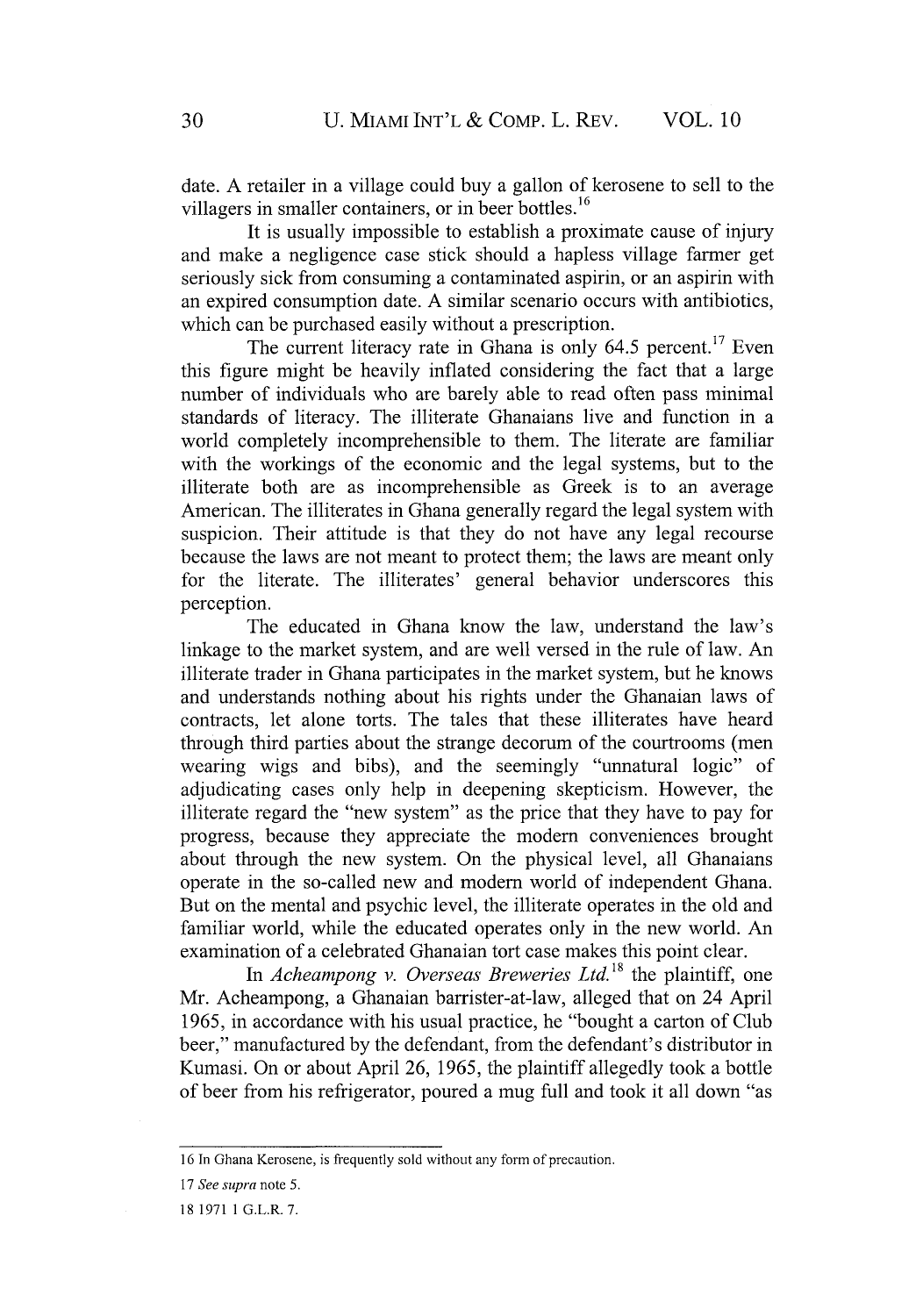the Germans do."<sup>19</sup> Acheampong further alleged that after drinking the beer, he felt a burning sensation in his mouth and smelt the scent of kerosene. He then examined the bottle with the remaining beer. He smelled kerosene more strongly and saw that the "meniscus of the beer had an oily film."20

The plaintiff reported that he then went to his chambers for a short siesta. However, he could not stay in his chambers for long because he was coughing and had a slight pain in his abdomen. The coughing and the urge to use the bathroom became incessant. Consequently, Acheampong went to see his doctor, who prescribed some medication at <sup>7</sup>p.m. that evening. Because of the cough and the frequent urge to use the bathroom, Acheampong missed work on the second and third days after the incident. Given the symptoms, his physician was of the opinion that he had suffered from kerosene poisoning. However, one Dr. Marbell, a pathologist testifying on behalf of the defendant, was of the opinion that the plaintiff may have had a case food poisoning because the plaintiffs coughing did not start immediately after consuming the beer. Additionally, Dr. Marbell testified that it was uncommon for diarrhea to result from kerosene poisoning. Chemical analysis of the remaining beer showed that although the beer smelt of kerosene the quantity present was too small to be isolated through distillation.

The defendant argued that its manufacturing process was foolproof, making it impossible for its beer to be contaminated by kerosene. However, upon inspection of the facility and the process, the presiding judge observed that the production process relied on a combination of mechanical and human efforts. The mechanical process consisted of an inversion and suspension of bottles prior to filling to eliminate any foreign materials that may have been in the bottle. The human effort involved washing the bottles, some of which had been previously used. During the washing process, the trained cleaners relied on their sense of smell to detect if the bottle had been used as a receptacle for unacceptable liquid such as kerosene. As the judge noted, this detection process was not foolproof because a worker suffering from such ailments as the common cold might not be able to smell. $^{21}$ 

After considering the evidence and similar cases, Judge Annan, ruled in favor of the plaintiff and awarded damages in the amount of "NC 800.00 as general damages as against the defendants with costs of NC 200.00 inclusive to the plaintiff. $^{22}$  Judge Annan noted that the mere presence of foreign or deleterious matter was not *per se* enough to establish negligence. Negligence had to be established either by way of

<sup>19</sup> *Id.* at 9.

<sup>20</sup> *Id.*

<sup>21</sup> *See id.* at 11.

<sup>22</sup> *Id.* at 14. In 1970-71, one Cedi (Ghanaian currency) was equal to one U.S. dollar.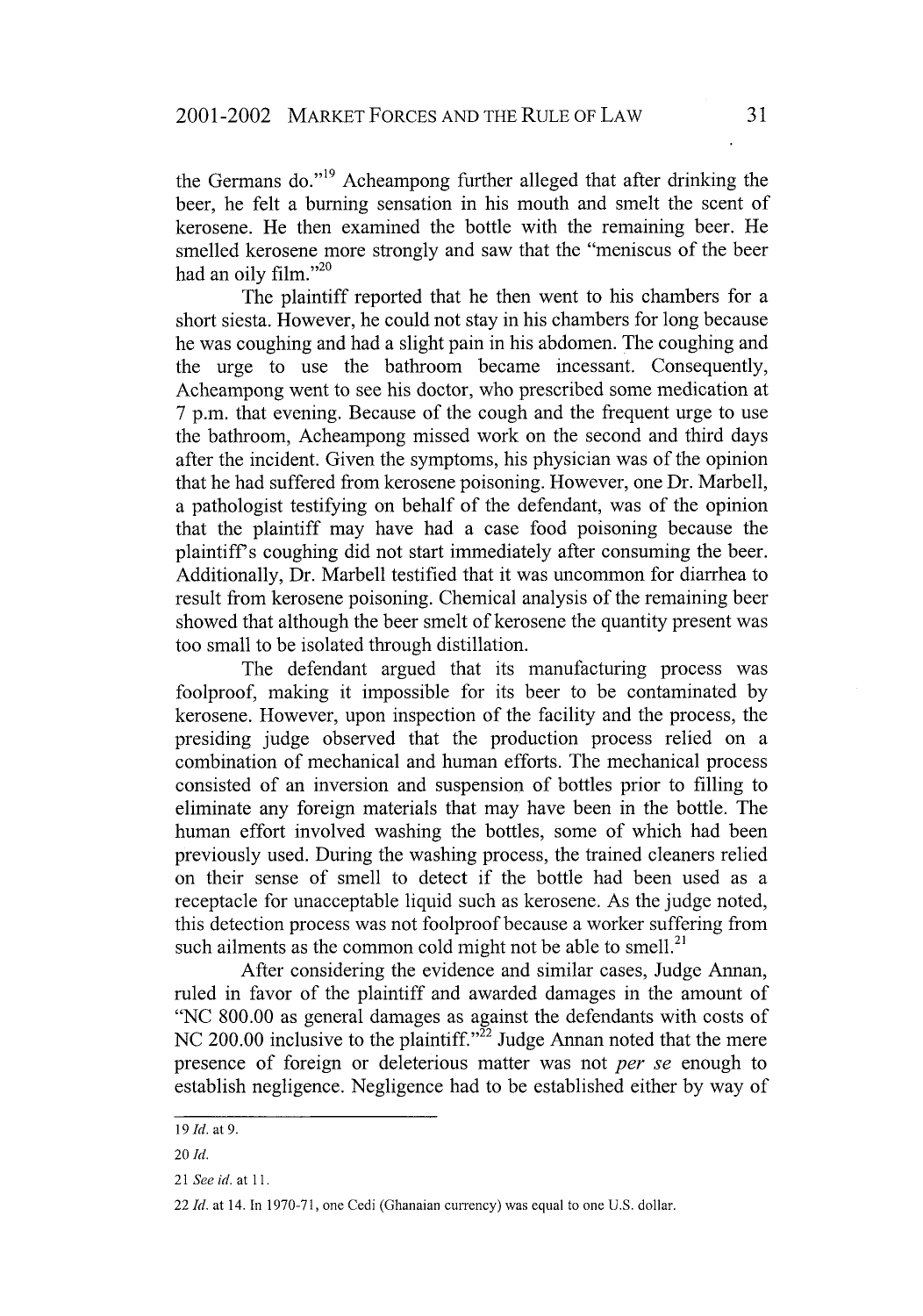*res ipsa loquitur,* or by establishing facts which would raise an inference of negligence. Judge Annan relied upon six cases to decide *Acheampong: Chaproniere v. Mason;23 Donoghue v. Stevenson;2* 4 *Grant v. Australian Knitting Mills, Ltd. , <sup>2</sup>Daniels v. White & Sons, Ltd.* ;26 *Mayne v. Silvermere Cleaners, Ltd.* 27 and *Aboagye v. Kumasi Brewery.28* Of the six cases Judge Annan relied upon, only one came from a Ghanaian court; the other five came from British courts.

In *Donoghue v. Stevenson,* the plaintiff alleged that he found a decomposed snail in a bottle of ginger beer manufactured by the defendant. The defendant, died before the case could come up for trial, and it was latter settled for 100 pounds. The *Donoghue* court determined:

> A manufacturer of products, which he sells in such a form as to show that he intended them to reach the ultimate consumer in the form in which they left him with no reasonable possibility of intermediate examination, and with the knowledge that the preparation or putting up of the products will result in an injury to the consumer's life or property, owes a duty to the consumer to take that reasonable care. $^{2}$

In *Grant,* the court held that the presence of a chemical irritant in undergarments manufactured by the defendants was evidence of negligence. In *Mayne,* a British court ruled that that negligence on the part of the defendant could be inferred when the plaintiff suffered from dermatitis after wearing a suit that had just been cleaned by the defendants. In *Daniels,* the plaintiff consumed lemonade from a bottle of lemonade manufactured by the defendant. However, the bottle of lemonade contained a significant amount of carbolic acid. The presiding judge ruled in favor of the defendant on the particular facts of the case, stating that he was satisfied with the manufacturer's answer to the plaintiffs claims, and that the plaintiff had failed to prove that the manufacturers were guilty of a breach of the duty of care. In *Chaproniere v. Mason,* the court held that negligence could be inferred from the presence of a stone in a bun.

The *Aboagye* case was the only Ghanaian case that was cited by Judge Annan in deciding *Acheampong.* Indeed, *Aboagye* is very similar to *Acheampong.* In *Aboagye v. Kumasi Brewery,* the plaintiff was awarded NC 500.00 when he found a palm nut in a bottle of beer that he

<sup>23 1904-05 21</sup> Times. L. Rep. 633.

<sup>24 1932</sup> All **E.** Rep. 1

<sup>25 1936</sup> A. C. 85.

<sup>26 1938</sup> **1** All **E.** Rep. 258.

<sup>27 1939 1</sup> All E. Rep. 693.

<sup>28 1964</sup> G.L.R. 242.

<sup>29</sup> *Id..*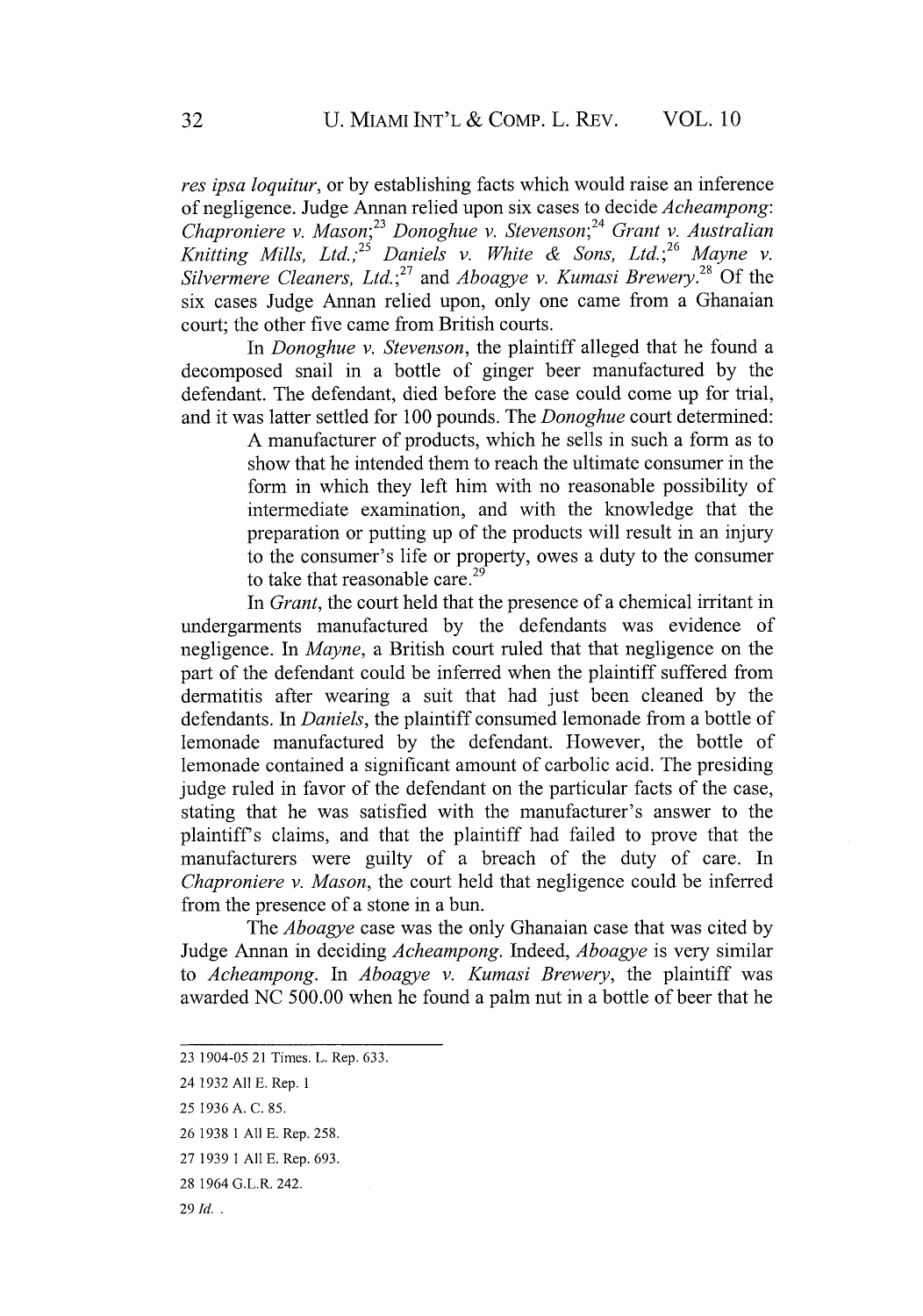was drinking from. This beer was manufactured by the defendant Kumasi Brewery, which, incidentally, was a competitor to Overseas Breweries.

An analysis of *Acheampong* reveals a number of important points. Without the African-sounding name and without reference to *Aboagye,* any reader would have thought from reading *Acheampong* that he was either in the U.K. or Australia. This, amongst other things, shows how foreign the Ghanaian legal system is to Ghana. Deeper reading of the case shows that Mr. Acheampong himself is not an average Ghanaian. An average Ghanaian does not have a refrigerator, or enough income to buy cartons of beer, and certainly the average Ghanaian does not take a siesta.

> An average Ghanaian works from sunrise to sundown on his garden, or in the marketplace, or as a lowly paid civil servant, or as a worker in some factory, and thus lacks the luxury of a siesta. The average Ghanaian buys a bottle of beer only as a special treat on special occasions like Christmas. And instead of drinking the beer by himself, he will share the bottle with several others. He certainly would not know how to "take it all down at once like the Germans do." An average Ghanaian waits for hours at the public hospital to see a physician. And, of course, an average Ghanaian would, out of ignorance, not even think of bringing a legal action against a manufacturer on the issue of negligence or warranty of merchantability.

It is incongruent that precedent from Australia and the United Kingdom is used to adjudicate cases in Ghana, where less than 50 percent of the population know where the U.K. or Australia are, or speak English.<sup>31</sup> The irony in modern Ghana and, in fact, all the former Sub-Saharan colonies is that the embrasure of the Western judiciary and free market system, jointly needed to improve the quality of life for the citizens, has created an unintended schism in the society. Two unequal classes of citizens now exist in these former colonies. One class is educated and westernized, while the other is uneducated and still loyal to the institutions and the familiar traditions of the pre-colonial era.

Contrast *Acheampong* with a 1996 incident in which a farmer's three children died after eating a local dish ("banku") prepared from dough that the farmer's wife allegedly bought from the local market.<sup>32</sup> Officials at the local hospital indicated that the children died of food poisoning. The children's father collapsed, and was hospitalized for a heart attack, when news of the children's death reached him on his farm.

**<sup>30</sup>** In West Africa, siesta is practiced only by the bourgeoisie.

*<sup>31</sup> Cf supra* at **19.**

<sup>32</sup> *See Death After Eating "Akple",* GHANIAN NEWS **RUNNER,** (May 1996), at 17 http://www.newsrunner. com/archive/NW230596.htm.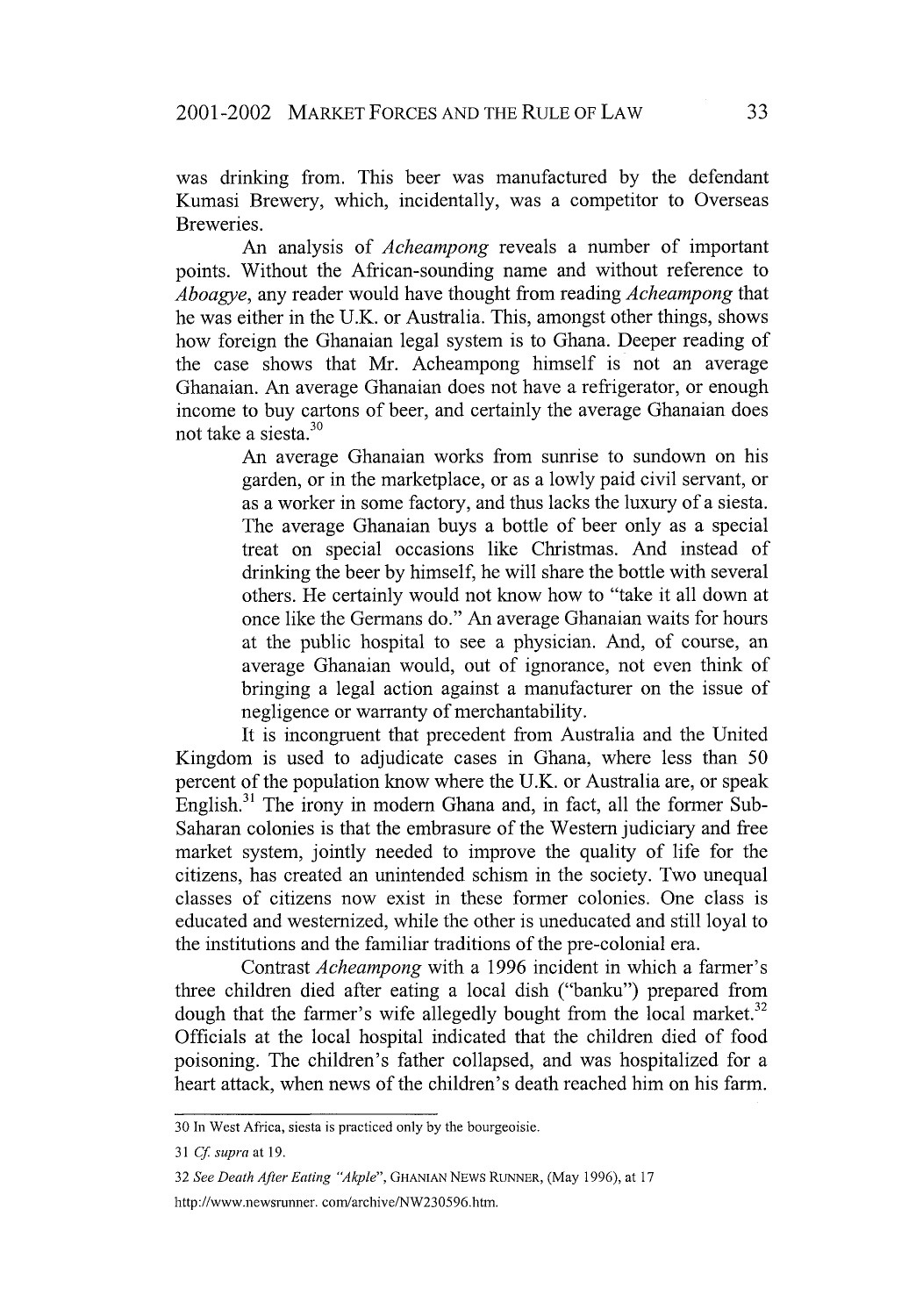The victims of this sad incident (both the seller of the dough and the consumers) were illiterate and knew nothing about the duty of care or the warranty of merchantability. Naturally, the farmer did not bring any legal action, even though his children paid the ultimate price for someone else's negligence.

One may ask, "why did the government not pursue this case? The perpetrator may not have sufficient assets to pay a judgment, but the failure of the government to act prevents the laws from working in the same fashion for similar violations. This is a clear indication of a failure of the system.

It must be understood that the British did not set out to establish a system of double standards. Initially, the interest in the colonies was to further trade. However, that interest changed over time as the British also sought to convert the natives to Christianity and "civilize" them through the imposition of Western standards. Education was never explicitly factored into the equation. Education was treated as an incidental part of colonization and only initially used to "qualify" the natives for lowly bureaucratic civil service positions. Yet extensive education is necessary for the efficient functioning of the markets and the legal systems.

> The British planted the seeds of democracy and the free market economic system in the Gold Coast. These institutions became part of the legacies bequeathed to Ghana. But there was no policy, either in the pre or post colonial periods, that sought to explicitly address the education problem. Post-colonial native leaders would argue that they made school attendance compulsory between the ages of 6 and 14. But what about the illiterate parents and older siblings of these pupils? And how effective is the policy of compulsory education when there are still thousands of villages without schools?

The failure to eradicate illiteracy leads to the failure of the market and legal systems. The failure of these systems results in a situation where one class of people are treated better than another. Apartheid was decried by everyone because that system sanctioned disparate treatments on the basis of the color of people's skin. Jim Crow and other racists laws were similarly decried in the United States because they treated people of the same nation, but of different skin color, differently. Yet there are no momentous cries over the absence of effective policies to educate the people of Ghana and other postcolonial countries in sub-Saharan Africa so that they too can enjoy the same basic rights that their educated countrymen enjoy.

> The absence of cries might be explained by the outside world's fixation with the appealing modem notion of self-determination and the tenets of basic democracy, to the extent that the world has failed to appreciate the depths of the problems of illiteracy. The West still wields a lot of power in the affairs of the former